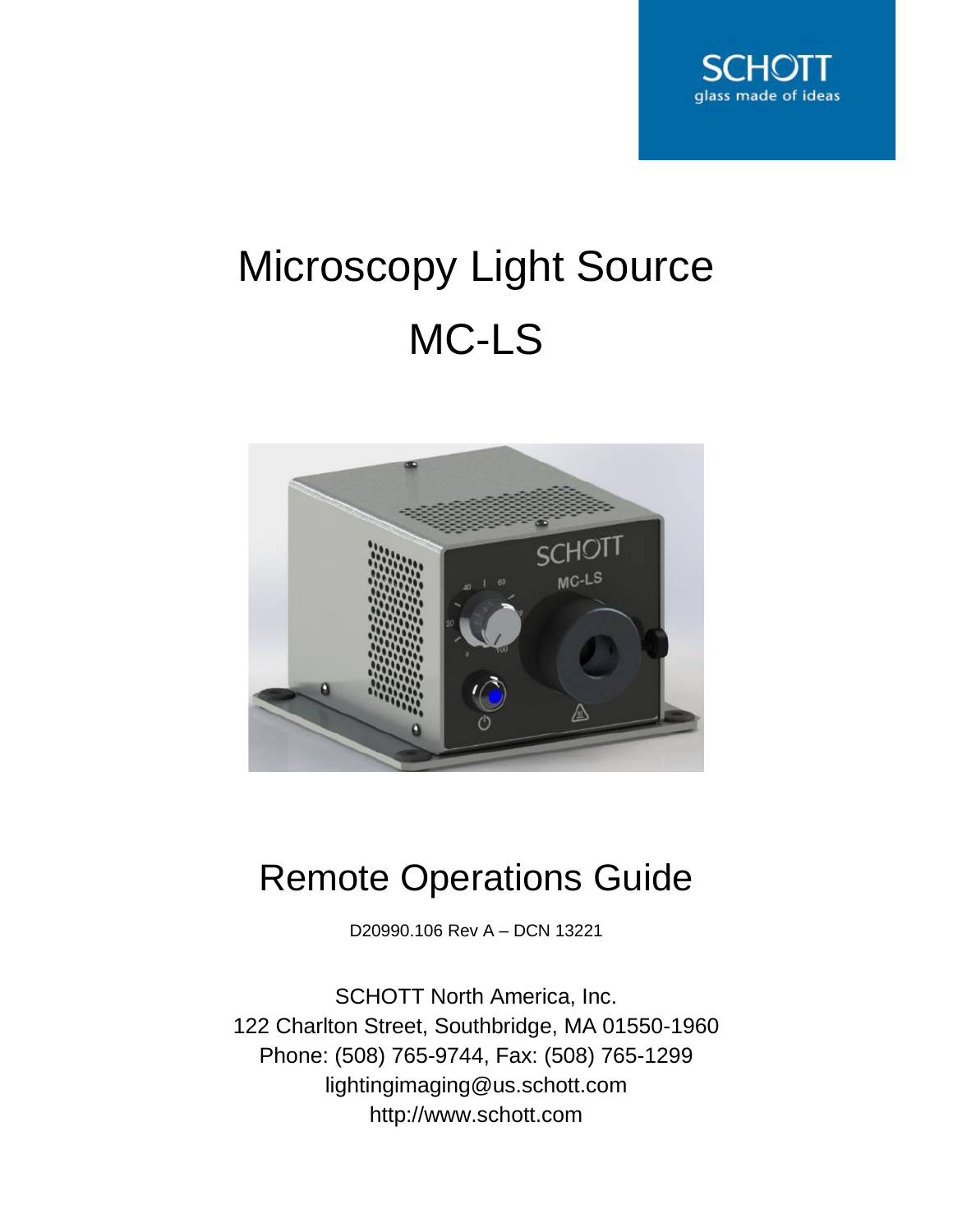# **Table of Contents**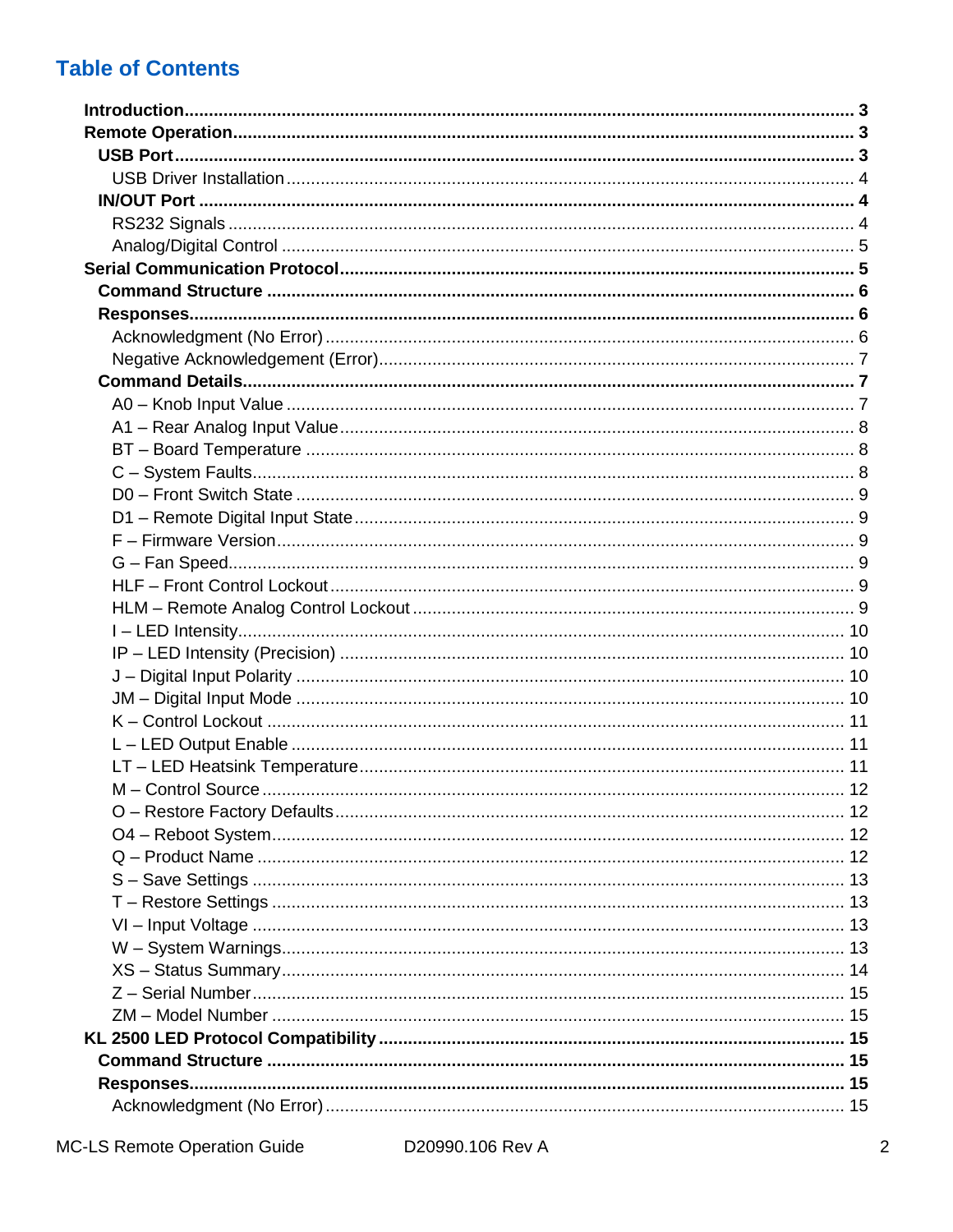# <span id="page-2-0"></span>**Introduction**

This Guide explains how to use the remote control interfaces of the SCHOTT Microscopy Light Source (MC-LS). Please refer to the MC-LS Quick Start User Guide for more information. All technical information can be downloaded by visiting **[https://www.schott.com](https://www.us.schott.com/lightingimaging)** and navigating to the MC-LS product page.

# <span id="page-2-1"></span>**Remote Operation**

Two connectors enable remote operation on the rear of the MC-LS, labeled USB and IN/OUT. The IN/OUT port is a standard 9-pin D subminiature receptacle that combines RS232 signal lines with additional digital and analog signals.



# <span id="page-2-2"></span>**USB Port**

The USB port is a standard USB B receptacle that functions as a virtual COM port. In Windows, the port enumerates with the name "Cypress USB UART." The serial commands are described in the Serial [Communication Protocol](#page-4-1) section.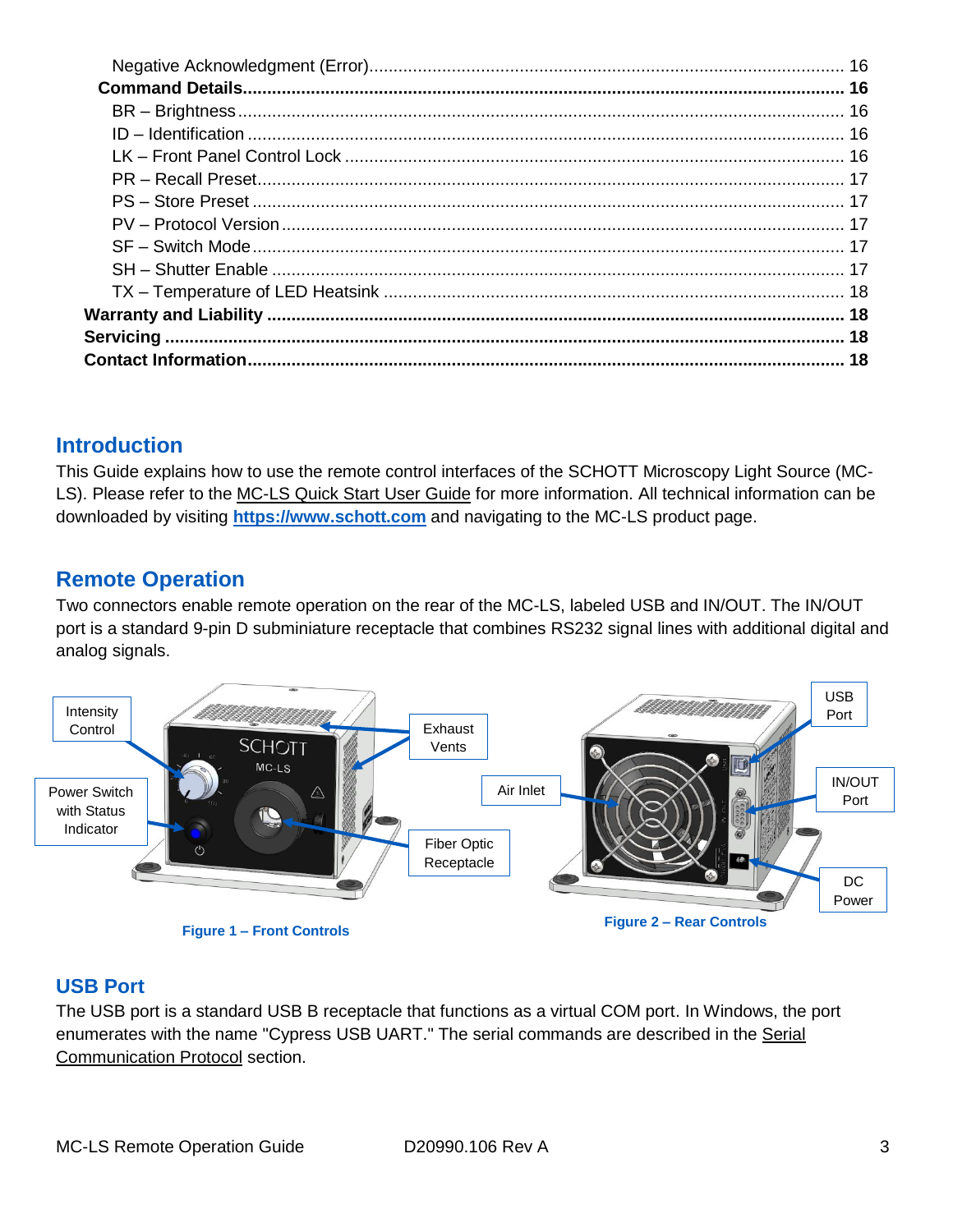#### <span id="page-3-0"></span>**USB Driver Installation**

Windows drivers are available for download from the SCHOTT website. The driver package contains the following files:



Install the drivers by running Driver Installer x64.exe for 64-bit Windows systems and Driver Installer x86.exe for 32-bit Windows systems. The driver installation program may need to be run as an administrator, which is typically done by right-clicking the file name and selecting "Run as administrator" from the context menu.



#### <span id="page-3-1"></span>**IN/OUT Port**

The IN/OUT port contains an RS232 port for serial communication and discrete digital and analog signals for basic remote control. The connector on the MC-LS is a standard female 9-pin D-Sub receptacle. The pinout is described in [Figure 3](#page-3-3) and [Table 1.](#page-3-4)

|                                                 | Pin | <b>Name</b>      | <b>Specification</b>                          |
|-------------------------------------------------|-----|------------------|-----------------------------------------------|
|                                                 |     | Digital In       | Digital input, $10k\Omega$ input impedance.   |
| <b>IN/OUT Port</b>                              |     |                  | Low < $0.7V$ , High > $3.7V$                  |
| 1: Digital In                                   |     |                  | Internal pull-up causes input to be high when |
| $\circledcirc$<br>2: RS232 Tx<br>9              |     |                  | disconnected.                                 |
| $\circledcirc$<br>3: RS232 Rx                   | 2   | <b>RS232 Tx</b>  | RS232 transmit                                |
| $\circledcirc$<br>$\circledcirc$<br>4: Not Used | 3   | <b>RS232 Rx</b>  | RS232 receive                                 |
| ◎<br>5: Common                                  | 4   | Reserved         | Do not connect                                |
| $\circledcirc$<br>6: Analog In                  | 5   | Common           | Common pin for all signals                    |
| $\circledcirc$<br>$\circledcirc$<br>7: Not Used | 6   | Analog In        | Analog input for LED intensity adjustment.    |
| $\circledcirc$<br>8: Fault Out<br>6             |     |                  | Range: $0-5V$ , 16k $\Omega$ input impedance  |
| 9: 5V Ref.                                      | 7   | Reserved         | Do not connect                                |
| <b>Figure 3 - IN/OUT Port Pinout</b>            | 8   | <b>Fault Out</b> | Digital output, open collector                |
|                                                 |     |                  | Rated for 30V/10mA                            |
|                                                 | 9   | 5V Ref.          | 5V/10mA output                                |
|                                                 |     |                  | Table 1 - IN/OUT Port Pin Specification       |

#### <span id="page-3-4"></span><span id="page-3-3"></span><span id="page-3-2"></span>**RS232 Signals**

The RS232 interface uses three pins: 2 (Tx), 3 (Rx), and 5 (Common). The port is configured to operate at 9600 baud, 8 data bits, 1 stop bit, and no parity. The serial commands are described in the section [Serial](#page-4-1)  [Communication Protocol.](#page-4-1)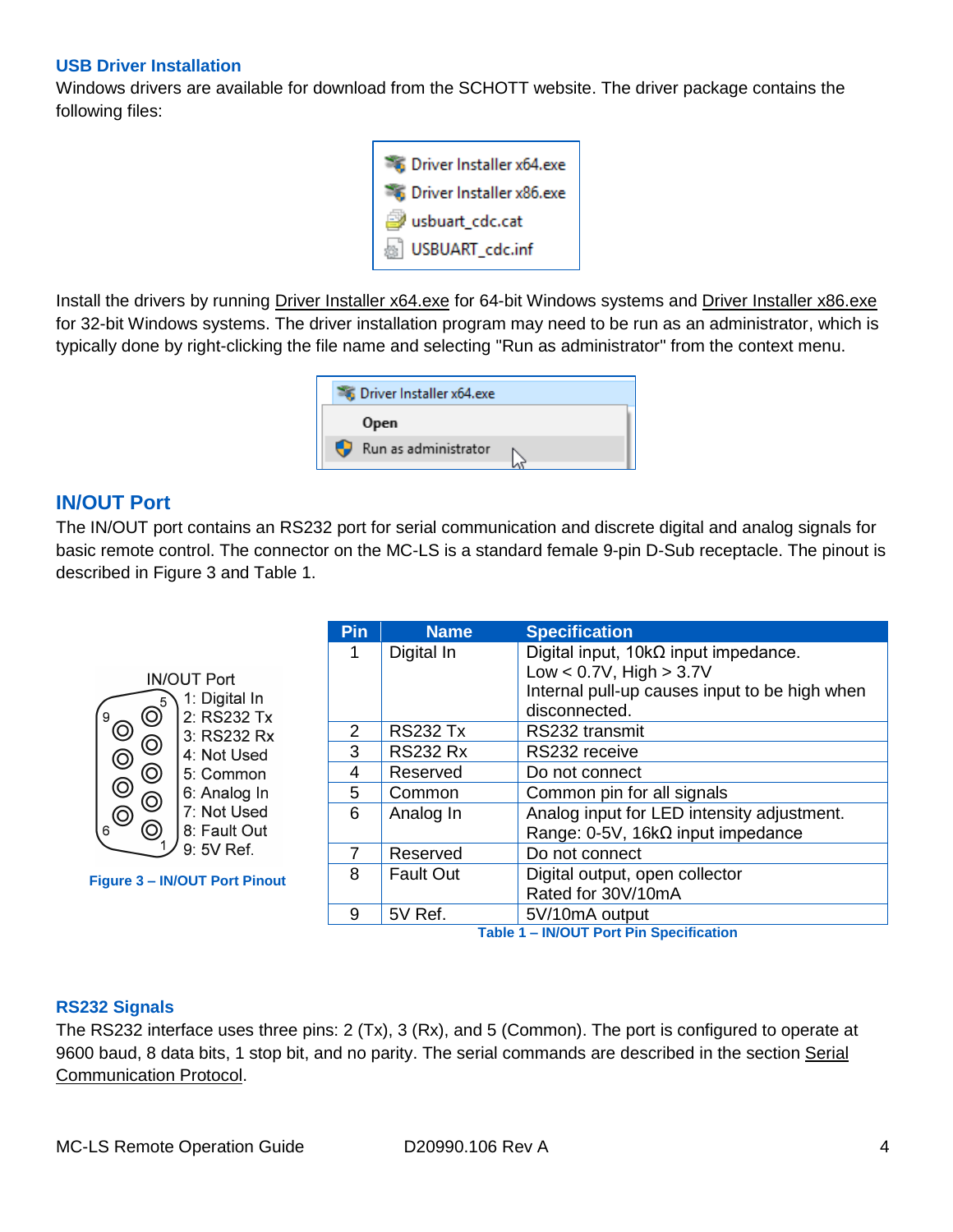**NOTE: Some PC serial ports and USB-Serial converter cables have a low impedance connection between Pins 1 and 5, which drives the digital input pin low, disabling the LED output when the serial cable is plugged in. In this case, change the polarity of the digital input pin to "Low = LED on" using the serial command "&J1". See section J – [Digital Input Polarity.](#page-9-2) The setting change reverts to the previous value when power is cycled. To save the setting, see section S – [Save Settings.](#page-12-0)**

#### <span id="page-4-0"></span>**Analog/Digital Control**

Four pins are provided on the IN/OUT port for simple on/off control, intensity adjustment, and fault monitoring using just a few external components. Refer to [Figure 4](#page-4-2) for an example circuit for a remote control application.

The digital input pin has an internal pull-up that causes the input to be "high" when disconnected. Connecting the pin to Common (pin 5) drives the input low ("active low").

When the pin is not active, the LED output turns on and off as expected (e.g., when the front button is pressed or the appropriate serial command is received). When the pin is active (low by default), the LED output turns off regardless of any other input.

The active state of the digital input can be reversed with the J – [Digital Input Polarity](#page-9-2) command. For example, if the "&J1" command is sent, the LED turns off when the input pin is high and operates normally when the pin is low.

<span id="page-4-2"></span>10kΩ – 100kΩ Pin 9: +5V > Pin 5: Common > Pin 6: Intensity > Intensity Adjustment Switch Pin 1: Digital Input » On/Off Control Fault Monitoring 680Ω Pin 8: Fault Out >> **Figure 4: Example Remote Control Circuit**

Additionally, the functional behavior of the digital input can be changed to accommodate different types of switches with

the JM – [Digital Input Mode.](#page-9-3) For example, the digital input can be configured to turn on/off the LED with a toggle or rocker switch, where the state of the output is dependent on whether the switch is opened or closed. The digital input can also switch the LED on/off with a momentary pushbutton or footswitch where the LED output toggles on or off with each switch press.

The J and JM commands allow for any type of switch to be used to enable or disable the light source, such as a rocker switch or a pushbutton switch. Refer to the individual command descriptions for details.

# <span id="page-4-1"></span>**Serial Communication Protocol**

Remote communication with the MC-LS follows a command-response pattern. A command must be sent to control the unit or query an operating parameter. Once received, the unit performs the requested action and sends a response.

The unit accepts commands through the serial interfaces in the form of ASCII strings. Commands are used to control (e.g., disable/enable the LED output, adjust intensity, change settings, etc.) or query the unit's operational status (e.g., LED enabled/disabled, intensity, temperature, voltage, etc.).

Unless otherwise noted in the command descriptions below, configuration changes are not saved until the **[S –](#page-12-0) [Save Settings](#page-12-0)** command is sent. On power-up, the MC-LS reverts to the last saved settings or the factory default if no saved settings exist.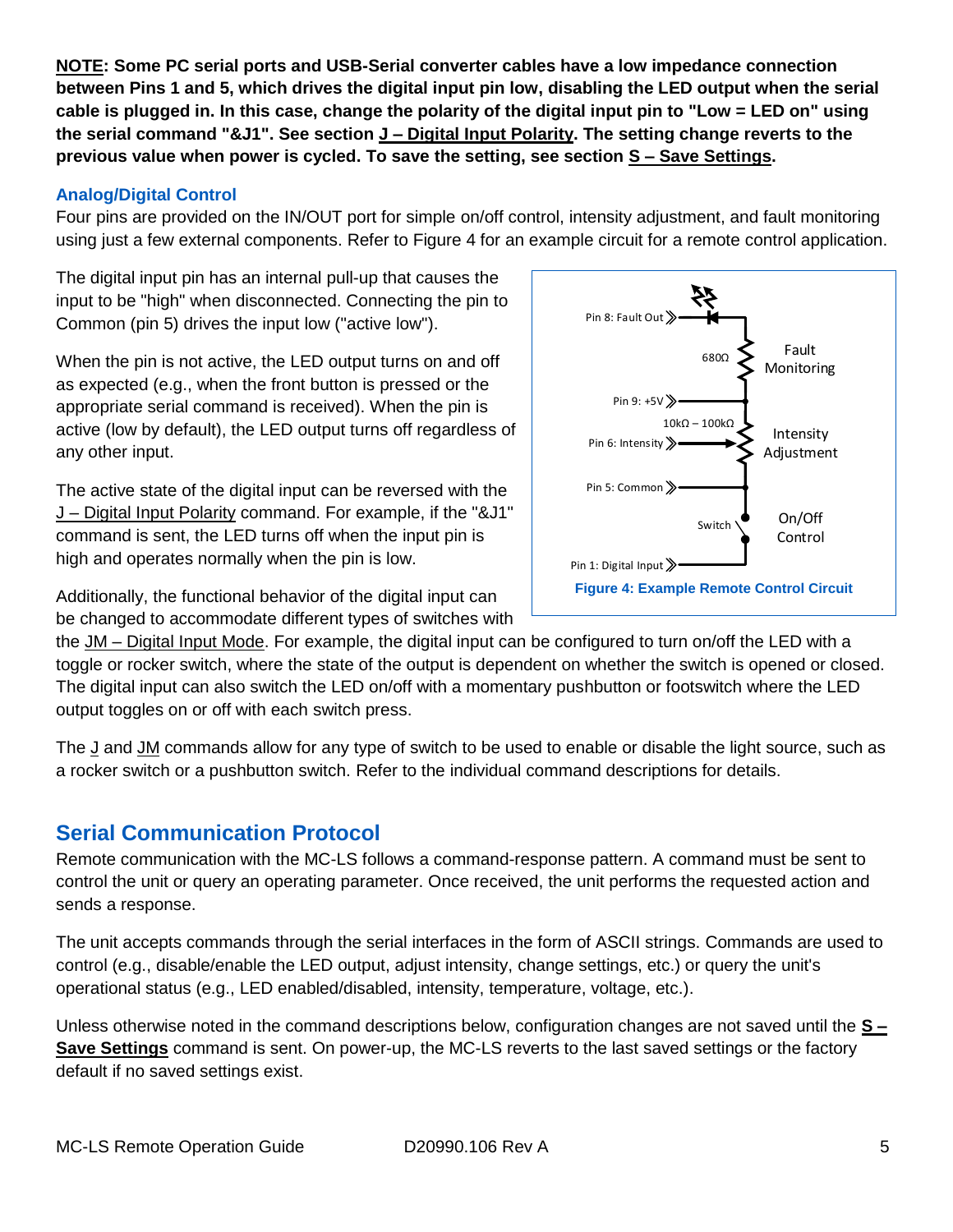# <span id="page-5-0"></span>**Command Structure**

The structure of the string for a MC-LS serial command is organized as follows:

| <b>Position</b>           | <b>Format</b>                      | <b>Description</b>                                                                                                                                                                                                                                                         |
|---------------------------|------------------------------------|----------------------------------------------------------------------------------------------------------------------------------------------------------------------------------------------------------------------------------------------------------------------------|
| <b><start></start></b>    | &                                  | A command string always starts with the ampersand (&)<br>character. The parser ignores all characters until this character<br>is received, indicating the start of a command.                                                                                              |
| <command/>                | 1-3 letters                        | Consists of one, two, or three letters indicating the desired<br>command. The unit does not distinguish between upper and<br>lowercase characters; however, responses are always<br>lowercase.                                                                             |
| <parameter></parameter>   | ? or 1-5<br>alphanumeric<br>digits | If '?' follows the Command Mnemonic, the command is a query.<br>No other characters may follow the '?' except for the termination<br>character.<br>If a question mark does not immediately follow the command<br>mnemonic, the command is a parameter. Parameters are used |
|                           |                                    | to change a setting or control the operation of the unit.                                                                                                                                                                                                                  |
| <terminator></terminator> | Carriage<br>Return                 | The termination character ends the command or response. The<br>command string is processed once the termination character is<br>received.<br>The carriage return is ASCII code 13 (0x0D) and is denoted as                                                                 |
|                           |                                    | '\r' in many programming languages.                                                                                                                                                                                                                                        |

#### **<Start><Command><Parameter><Terminator>**

# <span id="page-5-1"></span>**Responses**

The MC-LS responds to input commands with a string of characters as described in the following sections. The maximum length of the response is 64 characters (63 characters + terminator character), though most responses are fewer than 10 characters. All responses end with the Terminator character as described in the table above.

#### <span id="page-5-2"></span>**Acknowledgment (No Error)**

If the command was received and processed without error, the response is as described in the command's description below. Generally, the response to a control command is identical to the string that was initially sent. The response to a query command starts with the command string, followed by the requested parameter.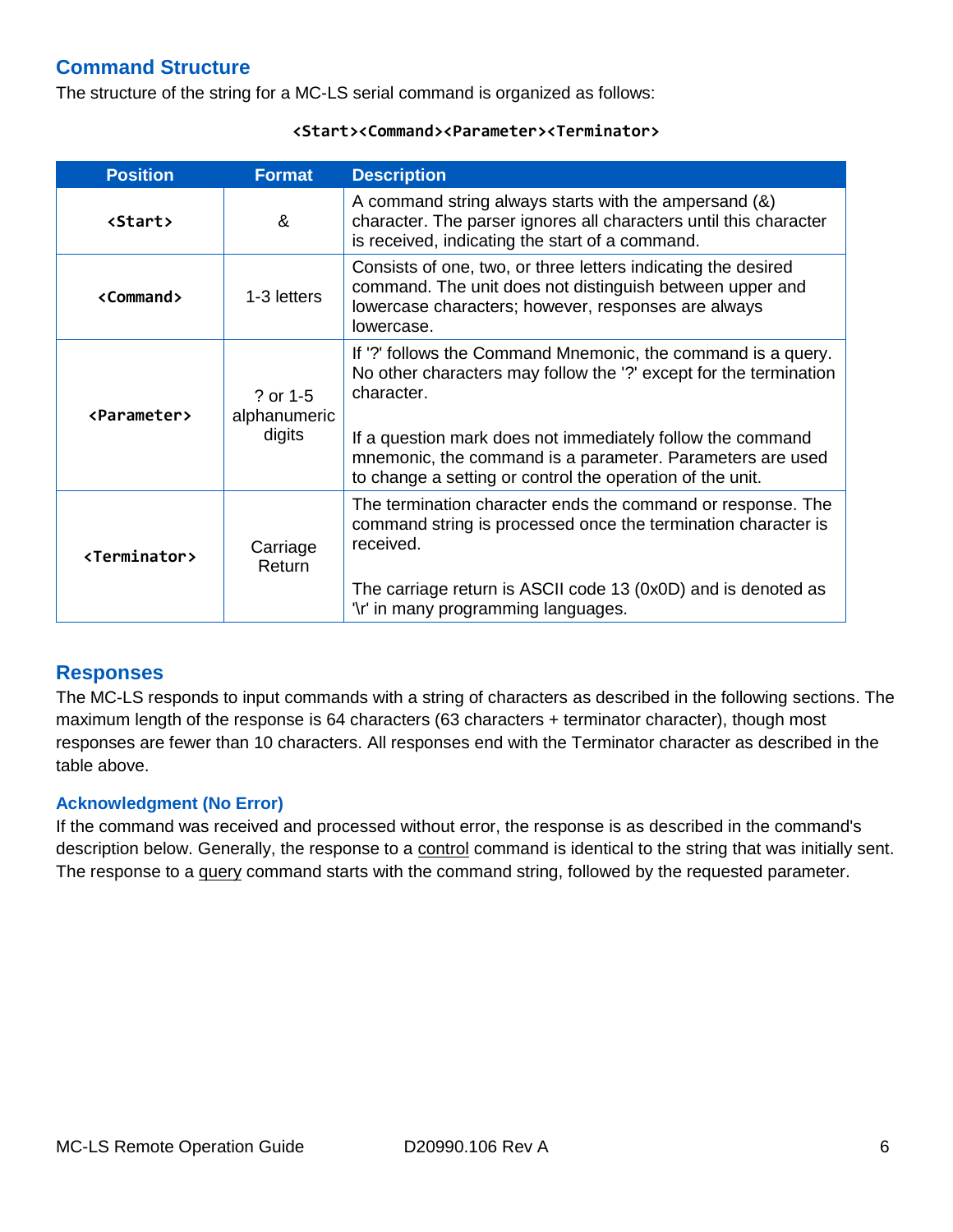# <span id="page-6-0"></span>**Negative Acknowledgement (Error)**

The following table describes the types of negative acknowledgments:

| <b>Type</b>                                                     | <b>Response</b>                                                                                                                                                                                                                                                                                                                                                                                                                                                                          |
|-----------------------------------------------------------------|------------------------------------------------------------------------------------------------------------------------------------------------------------------------------------------------------------------------------------------------------------------------------------------------------------------------------------------------------------------------------------------------------------------------------------------------------------------------------------------|
| Invalid character received                                      | Response: &nX^Y<br>&n = Negative acknowledgment<br>$X =$<br>Characters in the command string that were parsed<br>correctly<br>Invalid character location start<br>$^{\wedge}$ =<br>Invalid character received<br>$Y =$<br>Examples:<br>Command:<br><b>&amp;L5</b><br>Response:<br>&nl^5<br>(5 is not a valid parameter for this command)<br>Command:<br>&HLZ<br>&nhl^z<br>Response:<br>Explanation: The characters "HL" are the first letters of a<br>valid command, but the "Z" is not. |
| <b>Buffer Overflow</b>                                          | Response: "USB receive buffer error" or "Uart receive buffer<br>error," depending on which port experienced the overflow.<br>The error message is transmitted after a Start Character (&)<br>is received, followed by 63 non-Termination Characters.                                                                                                                                                                                                                                     |
| <b>Termination Character received</b><br>before Start Character | Response: "Invalid command"                                                                                                                                                                                                                                                                                                                                                                                                                                                              |
| Timeout                                                         | Response: &n<br>Once the Start character is received, a timer is started.<br>Whenever another character is received, the timer is reset. If<br>10 seconds elapses since the last character was received<br>and that character wasn't the Terminator, the MC-LS<br>responds as described.<br>The timeout timer stops when a timeout occurs or if the<br>Terminator is received.                                                                                                           |

# <span id="page-6-1"></span>**Command Details**

#### <span id="page-6-2"></span>**A0 – Knob Input Value**

|                 | Get the front knob position as a percentage of full scale. |                                                                     |
|-----------------|------------------------------------------------------------|---------------------------------------------------------------------|
| <b>&amp;A0?</b> | Response:                                                  | &a0\$                                                               |
|                 | Value $(\$)$ :                                             | 0000 to 1000 as a percentage of full-range                          |
|                 |                                                            | Example response: 8A00514 (the front knob is at the 51.4% position) |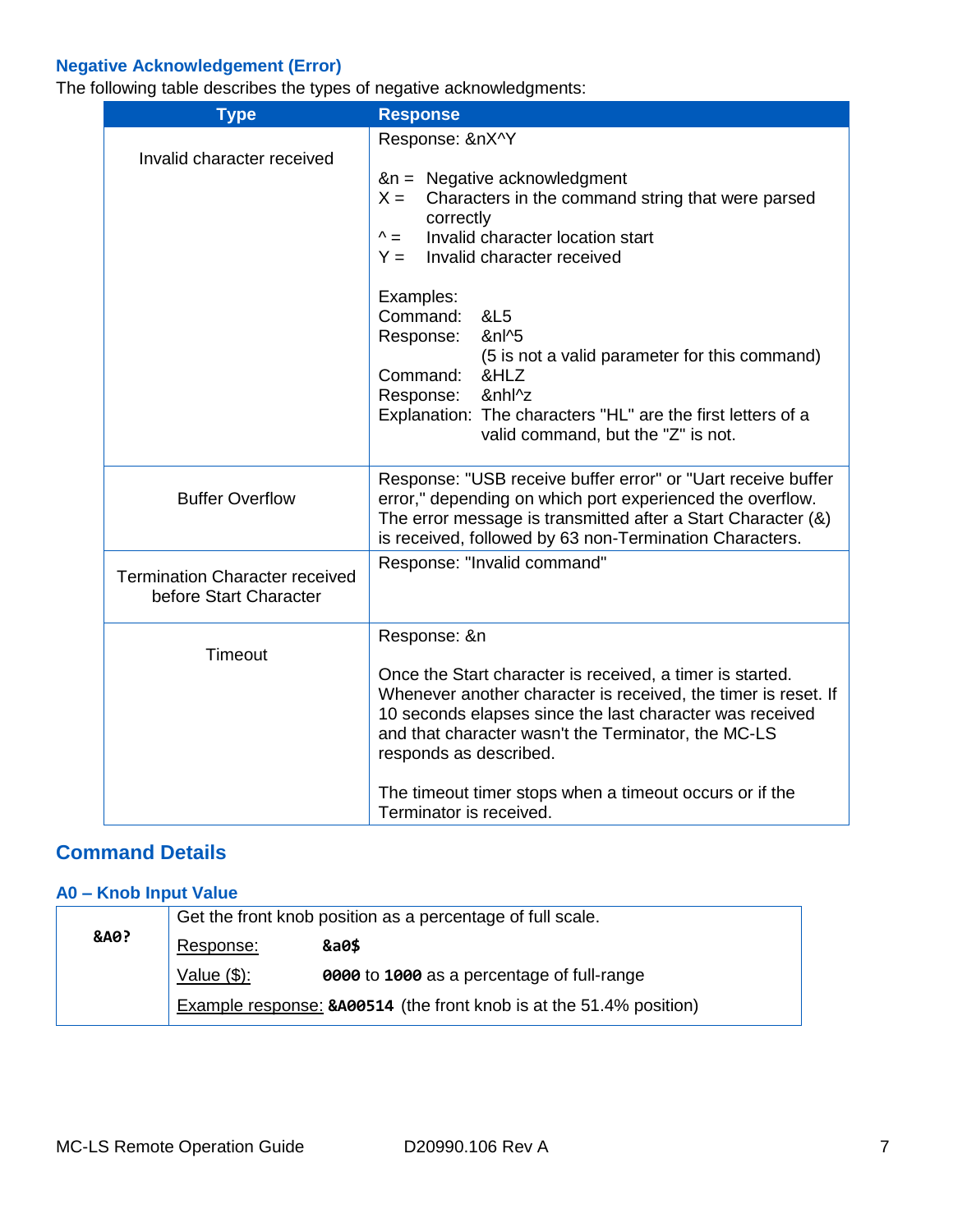# <span id="page-7-0"></span>**A1 – Rear Analog Input Value**

|                 | Get the rear analog input as a percentage of full scale $(0 - 5V)$ .                          |                                            |  |  |
|-----------------|-----------------------------------------------------------------------------------------------|--------------------------------------------|--|--|
| <b>&amp;A1?</b> | Response:                                                                                     | &a1\$                                      |  |  |
|                 | Value $(\$)$ :                                                                                | 0000 to 1000 as a percentage of full scale |  |  |
|                 | Example response: 8A10230 (the analog input is 23.0% of full scale, or 5V * 0.23<br>$= 1.15V$ |                                            |  |  |

# <span id="page-7-1"></span>**BT – Board Temperature**

|      | Get the current temperature of the internal PCB in Celsius. |              |  |
|------|-------------------------------------------------------------|--------------|--|
| &BT? | Response:                                                   | &bt\$        |  |
|      | Value $(\$)$ :                                              | $0.0 - 99.9$ |  |

# <span id="page-7-2"></span>**C – System Faults**

|     |                                                                                                                                          | Get the system faults as a bit field.                                                                              |                                                                                                                                                                                                                                   |       |                                  |       |       |       |
|-----|------------------------------------------------------------------------------------------------------------------------------------------|--------------------------------------------------------------------------------------------------------------------|-----------------------------------------------------------------------------------------------------------------------------------------------------------------------------------------------------------------------------------|-------|----------------------------------|-------|-------|-------|
| &C? | Response:                                                                                                                                |                                                                                                                    | &c\$                                                                                                                                                                                                                              |       |                                  |       |       |       |
|     | Value ( \$):                                                                                                                             |                                                                                                                    | A hexadecimal value that represents the errors present.<br>Errors are determined by converting the decimal value to an<br>8-bit binary value. A "1" at a particular bit position indicates an<br>error. Refer to the table below. |       |                                  |       |       |       |
|     | <b>Bit</b>                                                                                                                               | <b>Fault</b>                                                                                                       |                                                                                                                                                                                                                                   |       | <b>Description</b>               |       |       |       |
|     | $\mathbf 0$                                                                                                                              | <b>LED</b>                                                                                                         |                                                                                                                                                                                                                                   |       | LED disconnected or open-circuit |       |       |       |
|     | 1                                                                                                                                        | Fan                                                                                                                |                                                                                                                                                                                                                                   |       | Fan not turning                  |       |       |       |
|     | 2                                                                                                                                        | Input voltage                                                                                                      |                                                                                                                                                                                                                                   |       | Input voltage $< 20V$ or $> 30V$ |       |       |       |
|     | 3                                                                                                                                        |                                                                                                                    | LED heatsink temperature                                                                                                                                                                                                          |       | Heatsink temperature > 70°C      |       |       |       |
|     | 4                                                                                                                                        | Board temperature                                                                                                  |                                                                                                                                                                                                                                   |       | Internal PCB temperature > 60°C  |       |       |       |
|     | 5                                                                                                                                        | Reserved                                                                                                           |                                                                                                                                                                                                                                   |       |                                  |       |       |       |
|     | 6                                                                                                                                        | Reserved                                                                                                           |                                                                                                                                                                                                                                   |       |                                  |       |       |       |
|     | $\overline{7}$                                                                                                                           | Reserved                                                                                                           |                                                                                                                                                                                                                                   |       |                                  |       |       |       |
|     | Example #1: response $\&c02 \rightarrow 2$ hex = 00000010 binary<br>Bit 3<br>Bit 7<br>Bit 6<br>Bit 5<br>Bit 2<br>Bit 1<br>Bit 0<br>Bit 4 |                                                                                                                    |                                                                                                                                                                                                                                   |       |                                  |       |       |       |
|     | $\Omega$                                                                                                                                 | $\Omega$                                                                                                           | $\Omega$                                                                                                                                                                                                                          | 0     | 0                                | 0     | 1     | 0     |
|     |                                                                                                                                          | Bit 1 (fan) is the source of the error.<br>Example #2: response $&c15 \rightarrow 15$ hex = 00010101 binary        |                                                                                                                                                                                                                                   |       |                                  |       |       |       |
|     | Bit 7                                                                                                                                    | Bit 6                                                                                                              | Bit 5                                                                                                                                                                                                                             | Bit 4 | Bit 3                            | Bit 2 | Bit 1 | Bit 0 |
|     | 0                                                                                                                                        | $\Omega$                                                                                                           | $\overline{0}$                                                                                                                                                                                                                    | 1     | $\mathbf 0$                      | 1     | 0     | 1     |
|     |                                                                                                                                          | In this case, there are three faults: bit 0 (LED), bit 2 (input voltage), and bit 4<br>(internal PCB temperature). |                                                                                                                                                                                                                                   |       |                                  |       |       |       |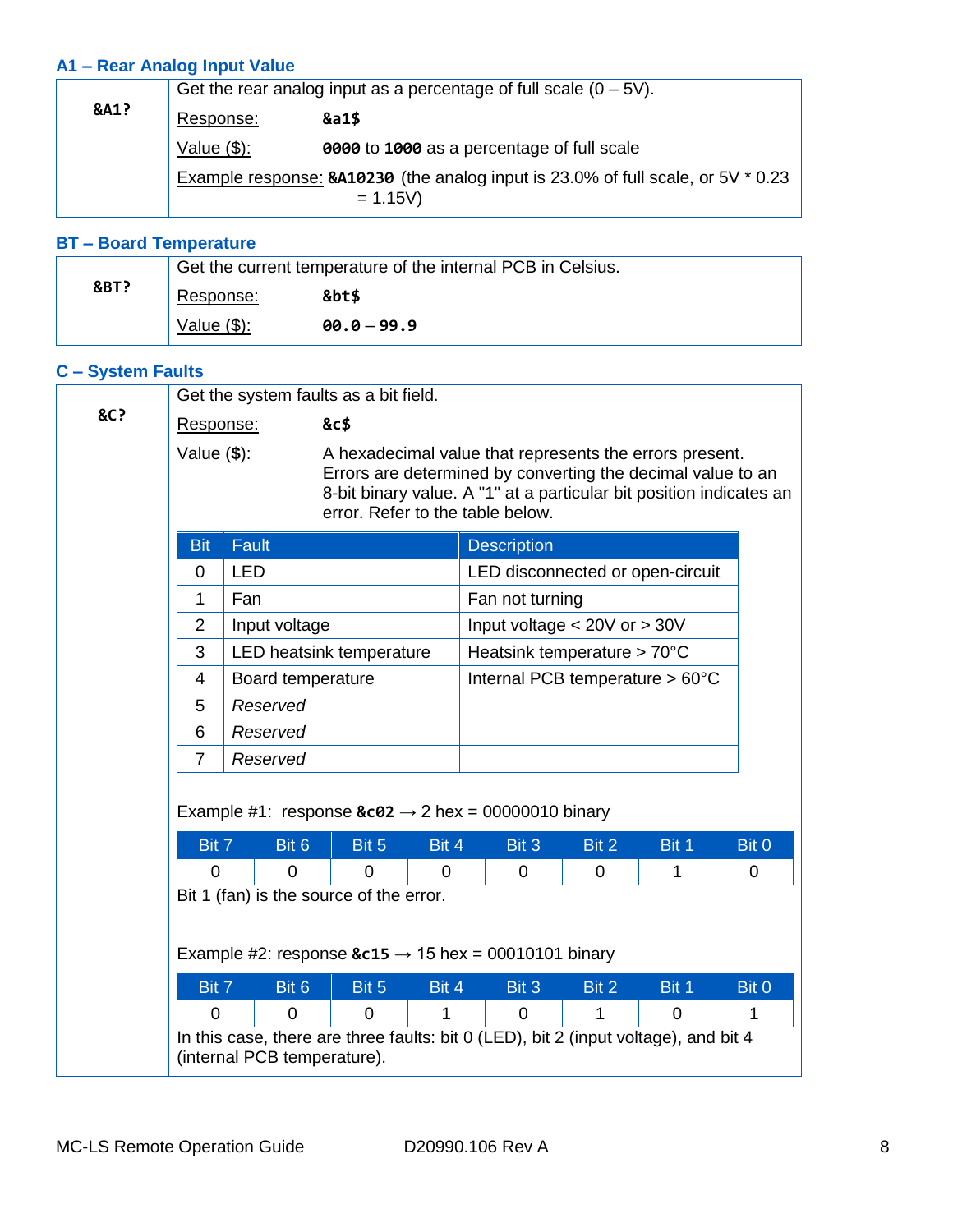#### <span id="page-8-0"></span>**D0 – Front Switch State**

|      | Get the state of the front switch. |                                                                            |
|------|------------------------------------|----------------------------------------------------------------------------|
| &D0? | Response:                          | $\&$ d $\theta$ = switch not pressed<br>$\&$ d $\theta$ 1 = switch pressed |
|      |                                    |                                                                            |

#### <span id="page-8-1"></span>**D1 – Remote Digital Input State**

|      | Get the state of the digital input of the IN/OUT port (pin 1). |                                                                        |  |
|------|----------------------------------------------------------------|------------------------------------------------------------------------|--|
| &D1? | Response:                                                      | $\&$ d10 = low                                                         |  |
|      |                                                                | $&d11 = high$                                                          |  |
|      |                                                                | <b>NOTE:</b> This input will read "high" when the pin is disconnected. |  |

#### <span id="page-8-2"></span>**F – Firmware Version**

|     | Get the firmware version of the unit               |                                         |  |  |
|-----|----------------------------------------------------|-----------------------------------------|--|--|
| &F? | Response:                                          | &f\$                                    |  |  |
|     | Value $(\$)$ :                                     | A string containing the version number. |  |  |
|     | Example response: $&f1.0 =$ Firmware version "1.0" |                                         |  |  |

#### <span id="page-8-3"></span>**G – Fan Speed**

|     | Get the fan speed in RPM. |                   |  |
|-----|---------------------------|-------------------|--|
| &G? | Response:                 | &g\$              |  |
|     | Value $(\$)$ :            | Fan speed in RPM. |  |

#### <span id="page-8-4"></span>**HLF – Front Control Lockout**

|       | Enable or disable the front panel knob and button controls. |                                                                                                          |  |
|-------|-------------------------------------------------------------|----------------------------------------------------------------------------------------------------------|--|
| &HLF# | Parameter $(\#)$ :                                          | $\theta$ = disable the controls<br>$1$ = enable the controls (default)<br>$? =$ query the current state. |  |
|       | Response:<br>See also K - Control Lockout                   | $8h1f0 =$ the control is disabled<br>$8h1f1$ = the control is enabled                                    |  |

# <span id="page-8-5"></span>**HLM – Remote Analog Control Lockout**

|       | Enable or disable the remote analog input. |                                                                                                                  |
|-------|--------------------------------------------|------------------------------------------------------------------------------------------------------------------|
| &HLM# | Parameter (#):                             | $\theta$ = disable the analog input<br>$1$ = enable the analog input (default)<br>$? = query$ the current state. |
|       | Response:                                  | $8h1f0 =$ the control is disabled<br>$8h1f1$ = the control is enabled                                            |
|       | See also K - Control Lockout               | NOTE: The digital input is not disabled by this command.                                                         |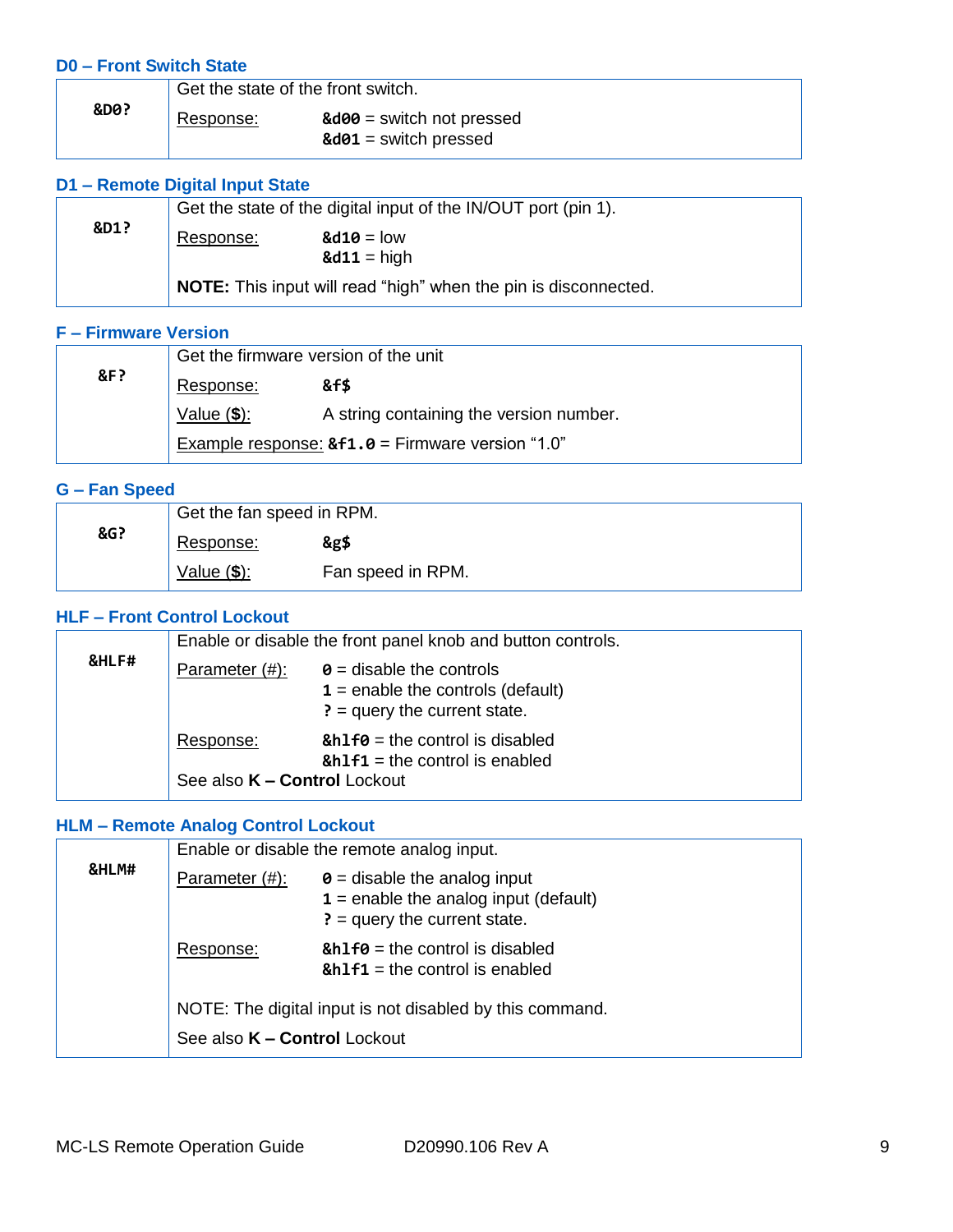#### <span id="page-9-0"></span>**I – LED Intensity**

|     | Set or get the LED intensity with 8-bit precision. |                                                                                                                                                                                                                       |  |
|-----|----------------------------------------------------|-----------------------------------------------------------------------------------------------------------------------------------------------------------------------------------------------------------------------|--|
| &I# | Parameter (#):                                     | A 2-digit hexadecimal value between 0 and FF (decimal 255)<br>where 0 is minimum intensity (i.e., off) and FF is maximum<br>intensity. The current light intensity can be queried by sending<br>'?' as the parameter. |  |
|     | Response:                                          | &i\$                                                                                                                                                                                                                  |  |
|     | Value $(\$)$ :                                     | The intensity value as a 2-digit hexadecimal value (see<br>parameter explanation).                                                                                                                                    |  |

#### <span id="page-9-1"></span>**IP – LED Intensity (Precision)**

|      | Set or get the LED intensity with 11-bit precision. |                                                                                                                                                                                                                                                                              |  |
|------|-----------------------------------------------------|------------------------------------------------------------------------------------------------------------------------------------------------------------------------------------------------------------------------------------------------------------------------------|--|
| &IP# | Parameter (#):                                      | A 3-digit hexadecimal value between 0 and 7FF (decimal<br>2047) where 0 is minimum intensity (i.e., off) and 7FF is<br>maximum intensity. Any value higher than 7FF is interpreted<br>as 7FF. The current light intensity can be queried by sending<br>'?' as the parameter. |  |
|      | Response:                                           | &ip\$                                                                                                                                                                                                                                                                        |  |
|      | Value $(\$)$ :                                      | The intensity value as a 3-digit hexadecimal value (see<br>parameter explanation)                                                                                                                                                                                            |  |

#### <span id="page-9-2"></span>**J – Digital Input Polarity**

| & J# | Get or set the active polarity of the digital input pin of the IN/OUT port (pin 1).<br>Used in conjunction with the &JM# command, the pin can be configured to<br>enable/disabled the LED output using either a toggle switch or momentary<br>pushbutton switch. |                                                                                                                                                    |  |
|------|------------------------------------------------------------------------------------------------------------------------------------------------------------------------------------------------------------------------------------------------------------------|----------------------------------------------------------------------------------------------------------------------------------------------------|--|
|      | Parameter (#):                                                                                                                                                                                                                                                   | $\theta$ = LED off when low or toggle on falling edge (default)<br>$1 = LED$ off when high or toggle on rising edge<br>$? = query current setting$ |  |
|      | Response:                                                                                                                                                                                                                                                        | $\&$ j $\theta$ = LED off when low<br>$8j1$ = LED off when high                                                                                    |  |

# <span id="page-9-3"></span>**JM – Digital Input Mode**

| &JM# | Get or set the switching mode of the digital input pin of the IN/OUT port (pin 1).<br>When used in conjunction with the "J" command, the pin can be configured to<br>enable/disabled the LED output using either a toggle switch or momentary<br>pushbutton switch. |                                                                                                          |  |
|------|---------------------------------------------------------------------------------------------------------------------------------------------------------------------------------------------------------------------------------------------------------------------|----------------------------------------------------------------------------------------------------------|--|
|      | Parameter (#):                                                                                                                                                                                                                                                      | $\theta$ = level triggered (default)<br>$1 =$ edge triggered<br>$? = query current setting$              |  |
|      | Response:                                                                                                                                                                                                                                                           | $\&$ jm0 = level-triggered (toggle switch)<br>$\texttt{Ajm1} = \text{edge triggered (momentary switch)}$ |  |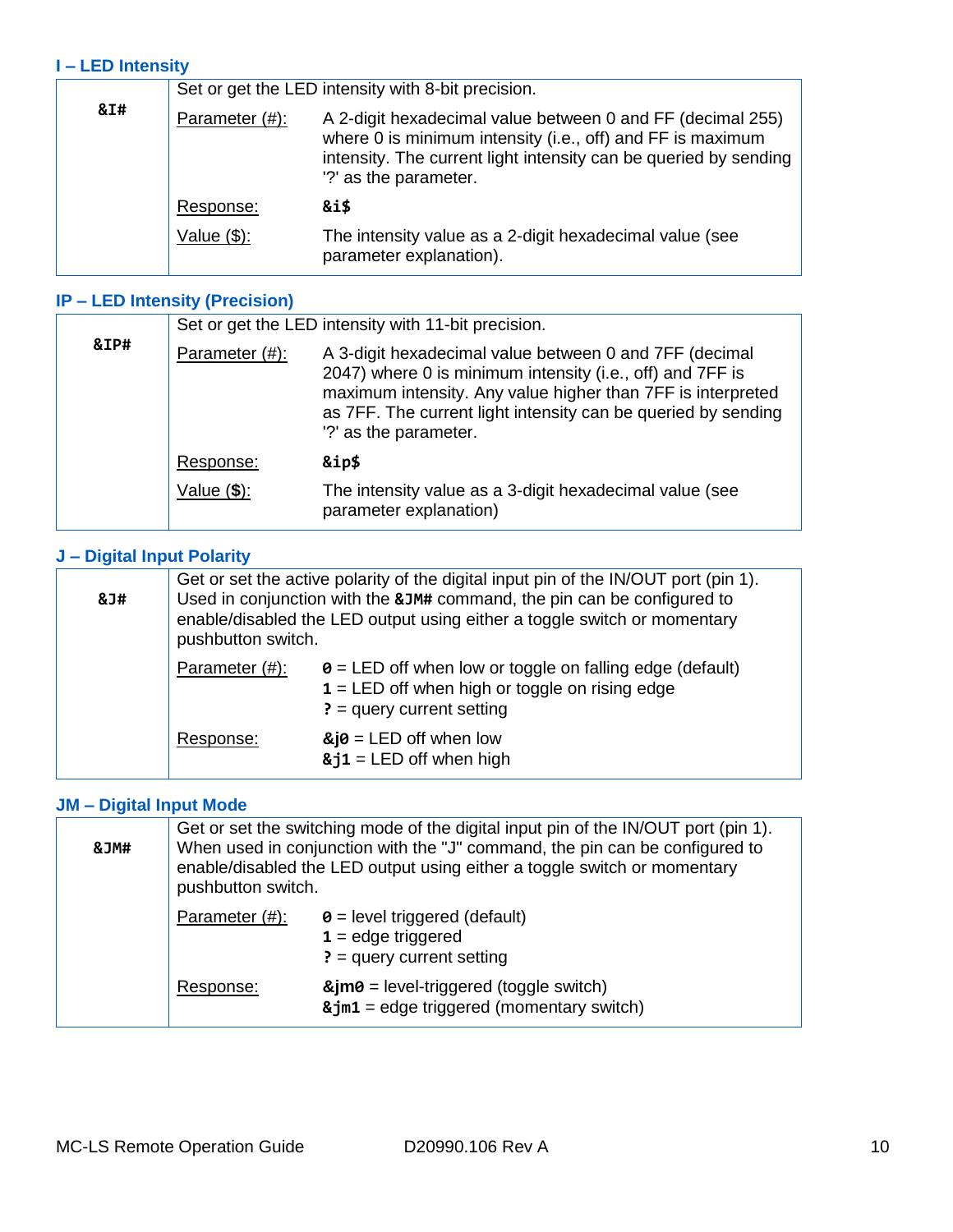#### <span id="page-10-0"></span>**K – Control Lockout**

|     |                | Get or set the control lockout setting.                                                                                                                                                                 |  |  |
|-----|----------------|---------------------------------------------------------------------------------------------------------------------------------------------------------------------------------------------------------|--|--|
| &K# | Parameter (#): | $\theta$ = all controls enabled (default)<br>$1 =$ front knob and switch disabled<br>$2 =$ analog input disabled<br>$3 =$ front knob, switch, and analog inputs disabled<br>$? = query current setting$ |  |  |
|     | Response:      | $&6 =$ all controls enabled<br>$&k1$ = front knob and switch disabled<br>$& k2$ = analog input disabled<br>$& k3 =$ front knob, switch, and analog inputs disabled                                      |  |  |
|     | _ockout.       | See also HLF - Front Control Lockout and HLM - Remote Analog Control                                                                                                                                    |  |  |

# <span id="page-10-1"></span>**L – LED Output Enable**

| &L# | Enable or disable the LED output. This command enables the LED driver and<br>fan, even if the intensity is set to the minimum value. |                                                                                       |
|-----|--------------------------------------------------------------------------------------------------------------------------------------|---------------------------------------------------------------------------------------|
|     | Parameter $(\#)$ :                                                                                                                   | $\theta$ = LED disabled (default)<br>$1 = LED$ enabled<br>$? = query current setting$ |
|     | Response:                                                                                                                            | $&10 = LED$ disabled<br>$&11 = LED$ enabled                                           |

#### <span id="page-10-2"></span>**LT – LED Heatsink Temperature**

|    | Get the heatsink temperature in degrees Celsius. |               |  |
|----|--------------------------------------------------|---------------|--|
| <? | Response:                                        | <b>&lt;\$</b> |  |
|    | Value $(\$)$ :                                   | $-5.01099.9$  |  |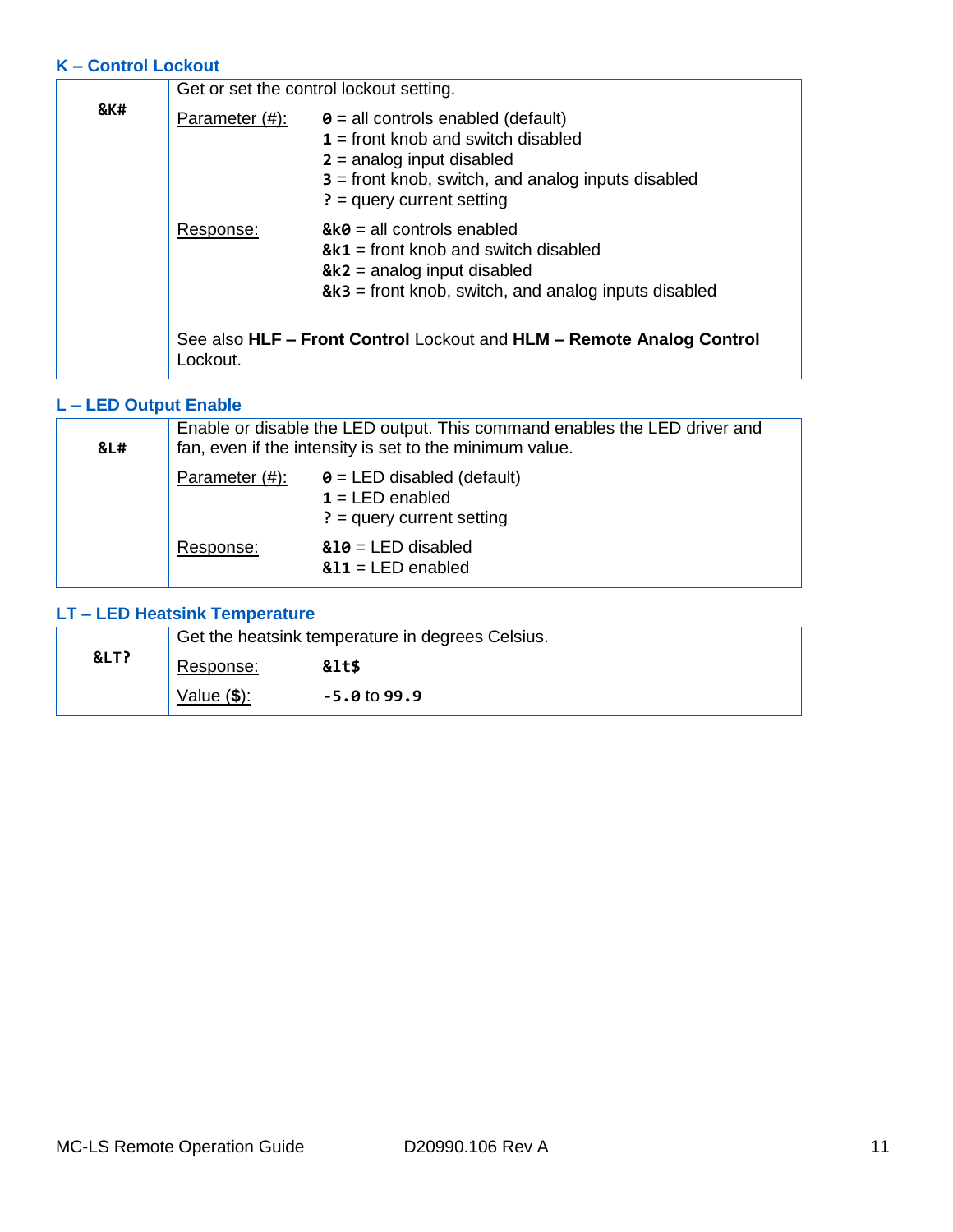#### <span id="page-11-0"></span>**M – Control Source**

| <b>&amp;M?</b> |                    | Get the interface that is controlling the unit. An interface gains control of the unit<br>if it adjusts the intensity or enables/disables the LED. |                                                                                                                                                           |  |
|----------------|--------------------|----------------------------------------------------------------------------------------------------------------------------------------------------|-----------------------------------------------------------------------------------------------------------------------------------------------------------|--|
|                | are sent.          |                                                                                                                                                    | The RS232 and USB ports claim control whenever the "L", "I", or "IP" commands                                                                             |  |
|                |                    |                                                                                                                                                    | The front panel or rear analog input claim control when the power button is<br>pressed, the digital input is toggled, or the light intensity is adjusted. |  |
|                | Response:          | &m\$                                                                                                                                               |                                                                                                                                                           |  |
|                | <u>Value (\$):</u> |                                                                                                                                                    |                                                                                                                                                           |  |
|                | <b>Value</b>       | <b>Meaning</b>                                                                                                                                     |                                                                                                                                                           |  |
|                | $\Omega$           | <b>Front Panel Control</b>                                                                                                                         |                                                                                                                                                           |  |
|                | 1                  | Rear Analog Control                                                                                                                                |                                                                                                                                                           |  |
|                | 2                  | RS232 Port                                                                                                                                         |                                                                                                                                                           |  |
|                | 3                  | Reserved                                                                                                                                           |                                                                                                                                                           |  |
|                | 4                  | <b>USB Port</b>                                                                                                                                    |                                                                                                                                                           |  |
|                | 5                  | Reserved                                                                                                                                           |                                                                                                                                                           |  |
|                | 6                  | Reserved                                                                                                                                           |                                                                                                                                                           |  |
|                | $\overline{7}$     | None                                                                                                                                               |                                                                                                                                                           |  |
|                |                    |                                                                                                                                                    |                                                                                                                                                           |  |

#### <span id="page-11-1"></span>**O – Restore Factory Defaults**

| 80 | Restore the unit to the factory default settings. This command resets the unit to<br>the factory default settings. |                                           |  |
|----|--------------------------------------------------------------------------------------------------------------------|-------------------------------------------|--|
|    | Response:                                                                                                          | &0\$                                      |  |
|    | Value $(\$)$ :                                                                                                     | $\theta$ = success<br>$1 =$ reset failure |  |

<u> 1989 - Johann Barn, mars ann an t-Amhain an t-Amhain an t-Amhain an t-Amhain an t-Amhain an t-Amhain an t-A</u>

#### <span id="page-11-2"></span>**O4 – Reboot System**

| &04 | Reboot the firmware. This command has the same behavior as power cycling the<br>unit. |      |  |
|-----|---------------------------------------------------------------------------------------|------|--|
|     | Response:                                                                             | none |  |

#### <span id="page-11-3"></span>**Q – Product Name**

|    |           | Get the product name.                    |  |  |
|----|-----------|------------------------------------------|--|--|
| &Q | Response: | &qSCHOTT Microscopy Light Source (MC-LS) |  |  |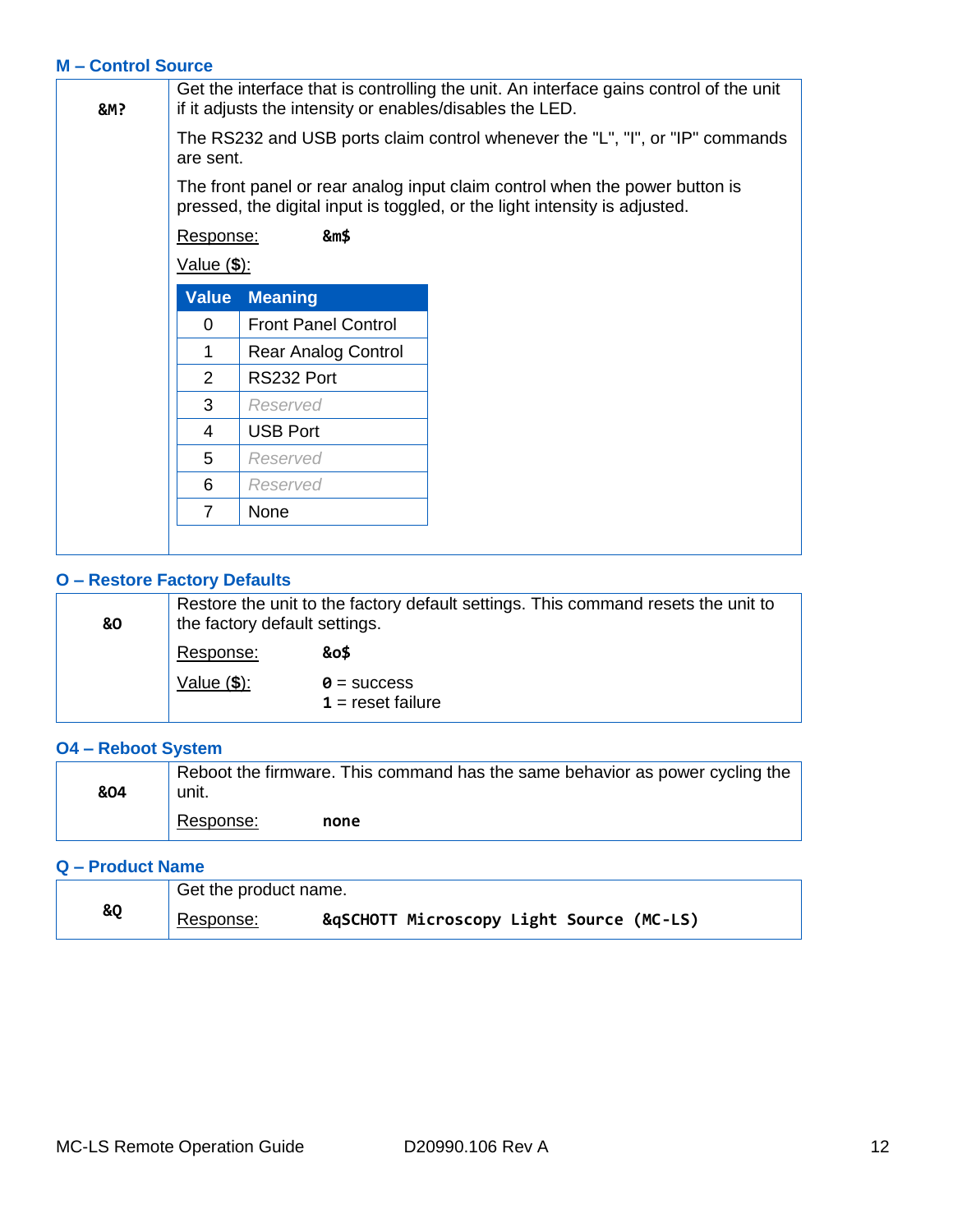#### <span id="page-12-0"></span>**S – Save Settings**

| <b>&amp;S</b> | Saves the unit's current operating state to internal memory, overwriting any<br>previous settings that may have been stored. The unit immediately begins<br>operating using these saved settings the next time power is cycled or when the T<br>- Restore Settings command is used. The current operating state includes the<br>following settings: |                                                                                                                                                                                                                                                                                                      |
|---------------|-----------------------------------------------------------------------------------------------------------------------------------------------------------------------------------------------------------------------------------------------------------------------------------------------------------------------------------------------------|------------------------------------------------------------------------------------------------------------------------------------------------------------------------------------------------------------------------------------------------------------------------------------------------------|
|               | $\bullet$<br>$\bullet$<br>$\bullet$                                                                                                                                                                                                                                                                                                                 | LED output status (see $L - LED$ Output Enable)<br>Intensity (see IP – LED Intensity (Precision)<br>Control source (see M – Control Source)<br>• Control lockout status (see K - Control Lockout)<br>Switch polarity (see J - Digital Input Polarity)<br>• Switch mode (see JM - Digital Input Mode) |
|               | Response:                                                                                                                                                                                                                                                                                                                                           | &s\$                                                                                                                                                                                                                                                                                                 |
|               | Value $(\$)$ :                                                                                                                                                                                                                                                                                                                                      | $\theta$ = success<br>$1 =$ failure                                                                                                                                                                                                                                                                  |

#### <span id="page-12-1"></span>**T – Restore Settings**

| <b>&amp;T</b> | Restores the unit to the currently saved settings. See S - Save Settings for<br>details on which settings are restored. |                                     |
|---------------|-------------------------------------------------------------------------------------------------------------------------|-------------------------------------|
|               | Response:                                                                                                               | &t\$                                |
|               | Value $(\$)$ :                                                                                                          | $\theta$ = success<br>$1 =$ failure |

# <span id="page-12-2"></span>**VI – Input Voltage**

|      | Gets the input voltage. |                                                           |  |
|------|-------------------------|-----------------------------------------------------------|--|
| &VI? | Response:               | &vi\$                                                     |  |
|      | Value $(\$)$ :          | The input voltage as a decimal number in the format ##.## |  |

# <span id="page-12-3"></span>**W – System Warnings**

|                |                                                 |                   | Get the system warnings as a bit field. |                                                                                                                                |  |
|----------------|-------------------------------------------------|-------------------|-----------------------------------------|--------------------------------------------------------------------------------------------------------------------------------|--|
| <b>&amp;W?</b> | Response:<br>Value ( \$):                       |                   | &w\$                                    |                                                                                                                                |  |
|                |                                                 |                   |                                         | A hexadecimal value indicating the warnings that are present.<br>The response is formatted identically to $C - System$ Faults. |  |
|                | <b>Bit</b>                                      | Warning           |                                         | <b>Description</b>                                                                                                             |  |
|                | 0                                               | Reserved          |                                         |                                                                                                                                |  |
|                | 1                                               | Reserved          |                                         |                                                                                                                                |  |
|                | $\overline{2}$                                  | Input voltage     |                                         | Input voltage $<$ 22V or $>$ 26V                                                                                               |  |
|                | 3                                               |                   | LED heatsink temperature                | Heatsink temperature $> 65^{\circ}$ C                                                                                          |  |
|                | 4                                               | Board temperature |                                         | Board temperature $> 55^{\circ}$ C                                                                                             |  |
|                | 5<br>Reserved<br>6<br>Reserved<br>7<br>Reserved |                   |                                         |                                                                                                                                |  |
|                |                                                 |                   |                                         |                                                                                                                                |  |
|                |                                                 |                   |                                         |                                                                                                                                |  |
|                |                                                 |                   |                                         |                                                                                                                                |  |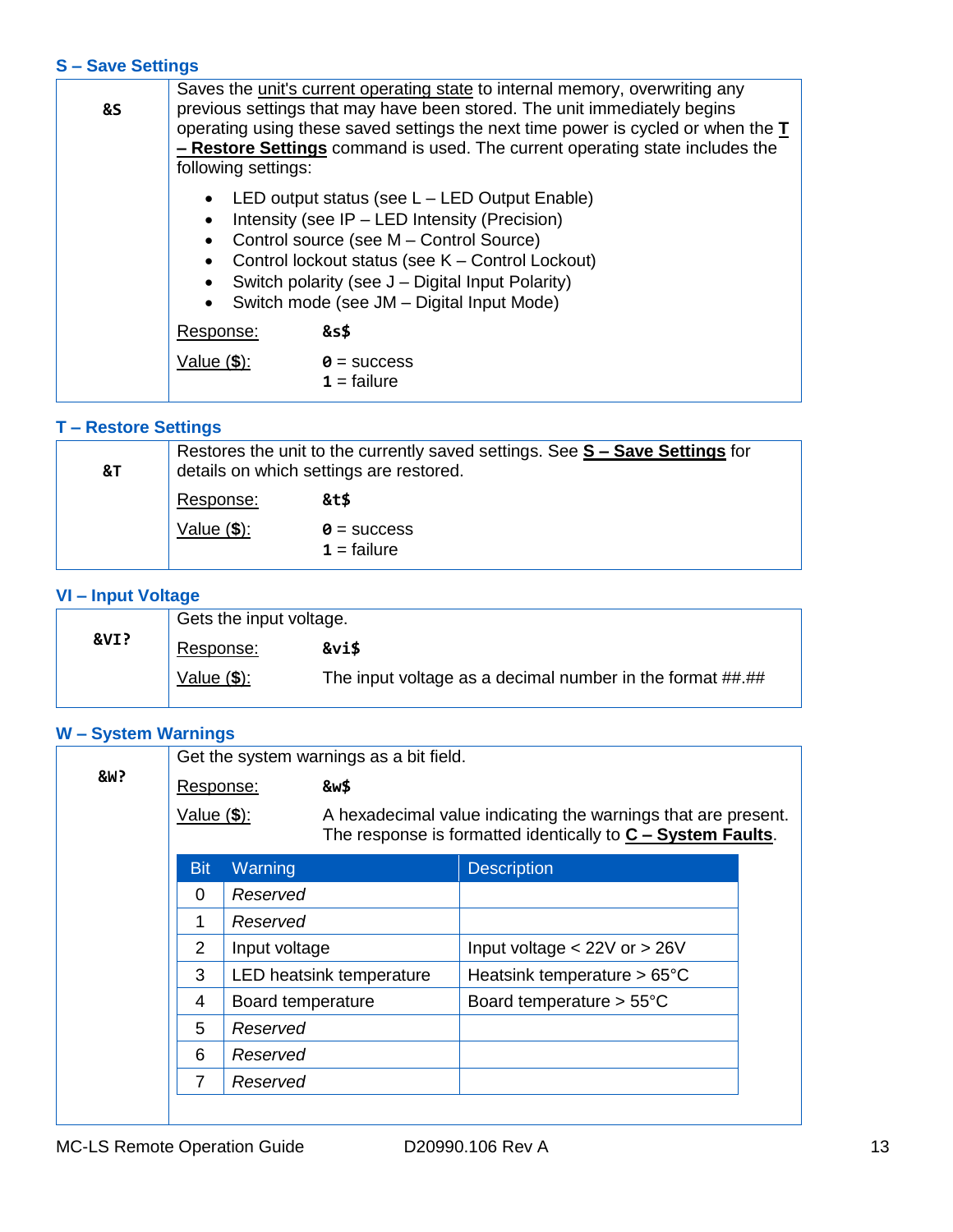#### <span id="page-13-0"></span>**XS – Status Summary**

| <b>&amp;XS\$</b> |                                                                                      | of several commands into a single response.                                                                                                                                                                                                                                                                                                                                                                                                                          | Gets a comma-delimited listing of various status values by combining the output         |  |  |
|------------------|--------------------------------------------------------------------------------------|----------------------------------------------------------------------------------------------------------------------------------------------------------------------------------------------------------------------------------------------------------------------------------------------------------------------------------------------------------------------------------------------------------------------------------------------------------------------|-----------------------------------------------------------------------------------------|--|--|
|                  | Response:                                                                            | <b>&amp;xs\$</b>                                                                                                                                                                                                                                                                                                                                                                                                                                                     |                                                                                         |  |  |
|                  | Value ( \$):                                                                         |                                                                                                                                                                                                                                                                                                                                                                                                                                                                      | A comma-delimited list of various status and control values in<br>the following format: |  |  |
|                  |                                                                                      |                                                                                                                                                                                                                                                                                                                                                                                                                                                                      | $&x, A, B, C, D, E, F, G, H, I, J, K, L, M$                                             |  |  |
|                  | ID                                                                                   | <b>Response from Command</b>                                                                                                                                                                                                                                                                                                                                                                                                                                         | <b>Description</b>                                                                      |  |  |
|                  | A                                                                                    | &C?                                                                                                                                                                                                                                                                                                                                                                                                                                                                  | System faults                                                                           |  |  |
|                  | B                                                                                    | &W?                                                                                                                                                                                                                                                                                                                                                                                                                                                                  | System warnings                                                                         |  |  |
|                  | C                                                                                    | &IP?                                                                                                                                                                                                                                                                                                                                                                                                                                                                 | Intensity (Precision)                                                                   |  |  |
|                  | D                                                                                    | &L?                                                                                                                                                                                                                                                                                                                                                                                                                                                                  | Light output enable status                                                              |  |  |
|                  | Е                                                                                    | &BT?                                                                                                                                                                                                                                                                                                                                                                                                                                                                 | Board temperature                                                                       |  |  |
|                  | F                                                                                    | <?                                                                                                                                                                                                                                                                                                                                                                                                                                                                   | LED heatsink temperature                                                                |  |  |
|                  | G                                                                                    | &G?                                                                                                                                                                                                                                                                                                                                                                                                                                                                  | Fan speed                                                                               |  |  |
|                  | H                                                                                    | &VI?                                                                                                                                                                                                                                                                                                                                                                                                                                                                 | Input voltage                                                                           |  |  |
|                  | I                                                                                    | &A0?                                                                                                                                                                                                                                                                                                                                                                                                                                                                 | Front knob position                                                                     |  |  |
|                  | J                                                                                    | &A1?                                                                                                                                                                                                                                                                                                                                                                                                                                                                 | Analog input value                                                                      |  |  |
|                  | K                                                                                    | &D0?                                                                                                                                                                                                                                                                                                                                                                                                                                                                 | Front button state                                                                      |  |  |
|                  | L                                                                                    | &D1?                                                                                                                                                                                                                                                                                                                                                                                                                                                                 | Digital input state                                                                     |  |  |
|                  | M                                                                                    | &M?                                                                                                                                                                                                                                                                                                                                                                                                                                                                  | Control source                                                                          |  |  |
|                  | 00<br>00<br>222<br>1<br>26.5<br>24.2<br>2518<br>23.45<br>0503<br>0200<br>0<br>1<br>4 | <b>Example response:</b><br>&xs00,00,222,1,+26.5,+24.2,2518,23.45,0503,0200,0,1,4<br>no errors<br>no warnings<br><b>LED</b> enabled<br>Temperature of control board is 26.5°C<br>Temperature of heatsink is 24.2°C<br>Fan speed 2518 RPM<br>Input voltage is 23.45V<br>Front knob is set to 50.3%<br>Analog input is 21.1% of full scale (5V $*$ 20.0% $\rightarrow$ 1.0V)<br>Front button is not pressed<br>Digital input is high<br>Control source is the USB port | LED intensity is $0x222 \rightarrow 546$ decimal $\rightarrow 546/2047 = 26.7\%$        |  |  |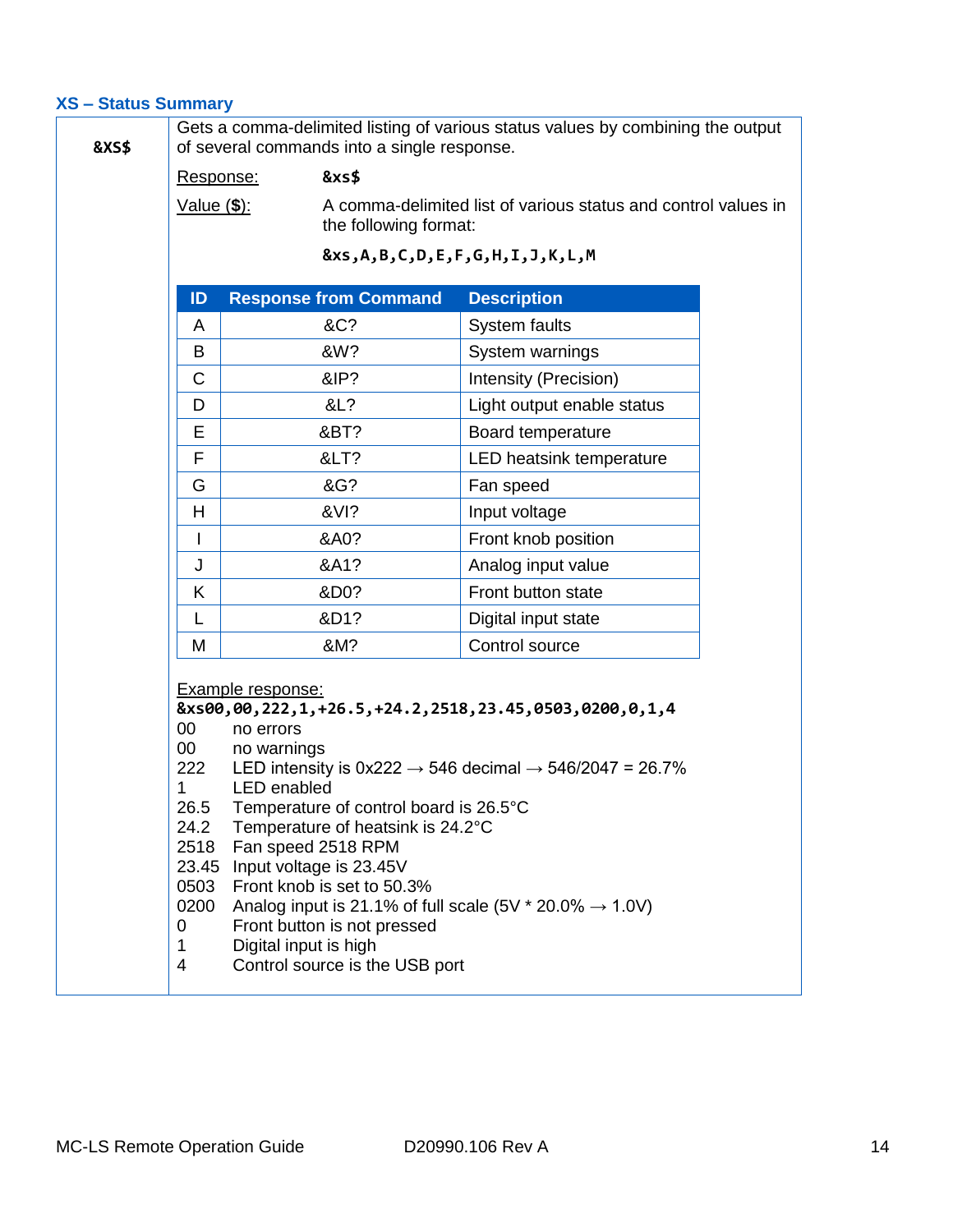#### <span id="page-14-0"></span>**Z – Serial Number**

|                 | Get the unit's serial number. |                                               |  |
|-----------------|-------------------------------|-----------------------------------------------|--|
| <b>&amp;Z\$</b> | Response:                     | &z\$                                          |  |
|                 | Value $(\$)$ :                | A string containing the unit's serial number. |  |
|                 |                               | Example response: &z000001 (serial number 1)  |  |

#### <span id="page-14-1"></span>**ZM – Model Number**

|       | Gets the unit's model number. |                                              |  |
|-------|-------------------------------|----------------------------------------------|--|
| &ZM\$ | Response:                     | &zm\$                                        |  |
|       | Value $(\$)$ :                | A string containing the unit's model number. |  |
|       | Example response: &zmA20990   | (model number A20990)                        |  |

# <span id="page-14-2"></span>**KL 2500 LED Protocol Compatibility**

The MC-LS serial interface is compatible with KL protocol version 2.0 as used on KL 2500 LED.

#### <span id="page-14-3"></span>**Command Structure**

The command structure is identical to the MC-LS commands.

#### **<Start><KL\_Command><Parameter><Terminator>**

| <b>Position</b>                       | <b>Format</b>             | <b>Description</b>                                                                                                                                                                                                                                                                                                                                    |
|---------------------------------------|---------------------------|-------------------------------------------------------------------------------------------------------------------------------------------------------------------------------------------------------------------------------------------------------------------------------------------------------------------------------------------------------|
| Zero<br><b><start></start></b><br>"በ" |                           | Address byte to select a channel of the light source(s). The<br>current protocol only allows for a single address, so the only<br>recognized character is "0".                                                                                                                                                                                        |
| <kl_command></kl_command>             | 2 characters              | A two-character mnemonic of the command. The commands<br>are described in detail below.                                                                                                                                                                                                                                                               |
| <parameter></parameter>               | $'$ ?' or 4<br>characters | If '?' follows the Command Mnemonic, the command is a query.<br>The termination character must always follow the '?'.<br>If a question mark does not immediately follow the command,<br>the command is a parameter. Parameters are used to change a<br>setting or control the operation of the unit. Parameter details are<br>given for each command. |
| <terminator></terminator>             | Semicolon<br><b>H.H</b>   | The termination character ends the command. The command<br>string is processed once the termination character is received.<br>The carriage return is ASCII code 13 (0x0D) and is denoted as<br>'\r' in many programming languages.                                                                                                                    |

#### <span id="page-14-4"></span>**Responses**

#### <span id="page-14-5"></span>**Acknowledgment (No Error)**

If the command was received and processed without error, the response is as described in the command's description below. Generally, the response to a control command is identical to the string that was initially sent. The response to a query command starts with the command string, followed by the requested parameter.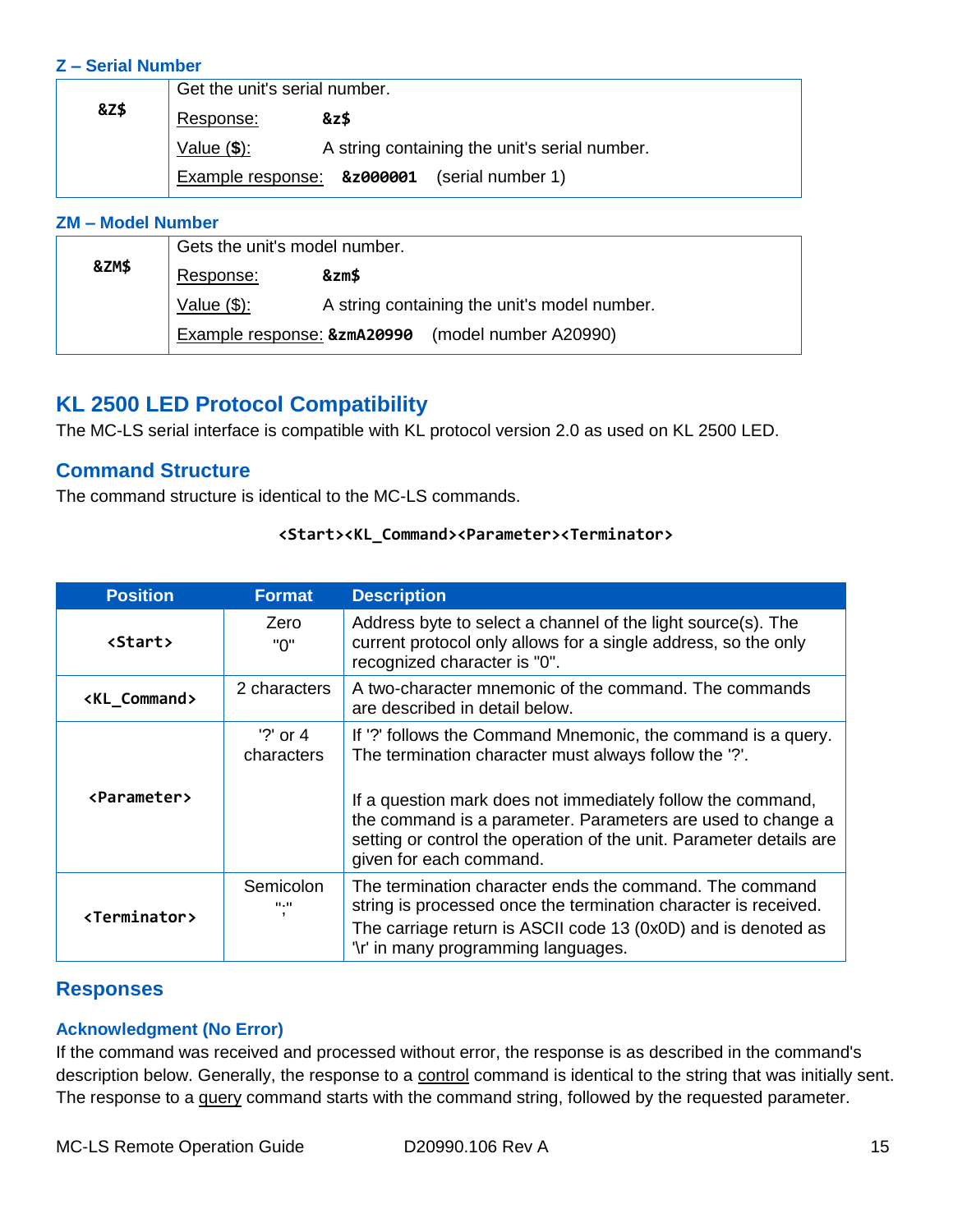# <span id="page-15-0"></span>**Negative Acknowledgment (Error)**

If the command was not parsed correctly, the unit sends a response from the following table:

| Code               | <b>Description</b>    |
|--------------------|-----------------------|
| 0!003;             | Unknown command       |
| 0 <command/> !006; | Value is out of range |
| 0 <command/> !009  | Value is not a number |

# <span id="page-15-1"></span>**Command Details**

#### <span id="page-15-2"></span>**BR – Brightness**

| 0BR#; | Set or get the brightness setting of the light source. See also the $I - LED$<br>Intensity and <b>IP - LED Intensity (Precision)</b> commands. |                                                                                                                                                                                             |  |
|-------|------------------------------------------------------------------------------------------------------------------------------------------------|---------------------------------------------------------------------------------------------------------------------------------------------------------------------------------------------|--|
|       | Parameter (#):                                                                                                                                 | A 4-digit hexadecimal value between 0 and 3E8 (decimal<br>1000) where 0 is minimum intensity (i.e., off) and 3E8 is<br>maximum intensity. Values higher than 3E8 are interpreted as<br>3E8. |  |
|       |                                                                                                                                                | $? \rightarrow$ the current value                                                                                                                                                           |  |
|       | Response:                                                                                                                                      | 0BR\$;                                                                                                                                                                                      |  |
|       | Value (\$):                                                                                                                                    | The intensity value as a 4-digit hexadecimal value (see<br>parameter explanation).                                                                                                          |  |
|       | Examples:                                                                                                                                      |                                                                                                                                                                                             |  |
|       | • 0BR03E8;<br>• ØBRFFFF;                                                                                                                       | • $\theta$ BR01F4; 01F4 hex $\rightarrow$ 500 dec (50%)<br>03E8 hex→1000 dec (100%)<br>FFFF hex > 3E8 hex so intensity will be set to 100%.                                                 |  |

#### <span id="page-15-3"></span>**ID – Identification**

| 0ID?; | Identifies the light source.                                                     |  |
|-------|----------------------------------------------------------------------------------|--|
|       | Response: <b>OIDKL 2500 LED V2.0 (MC-LS Vxxx);</b> (xxx is the firmware version) |  |

#### <span id="page-15-4"></span>**LK – Front Panel Control Lock**

| <b>OLK#;</b> | Lock the front panel controls at the light source. See also the <b>HLF – Front</b><br><b>Control Lockout and K - Control Lockout commands.</b> |                                                                         |
|--------------|------------------------------------------------------------------------------------------------------------------------------------------------|-------------------------------------------------------------------------|
|              | Parameter (#):                                                                                                                                 | $0 \rightarrow$ unlock<br>$1 \rightarrow$ lock<br>$? \rightarrow$ query |
|              | Response:                                                                                                                                      | <b>OLK\$;</b>                                                           |
|              | Value (\$):                                                                                                                                    | The current state.                                                      |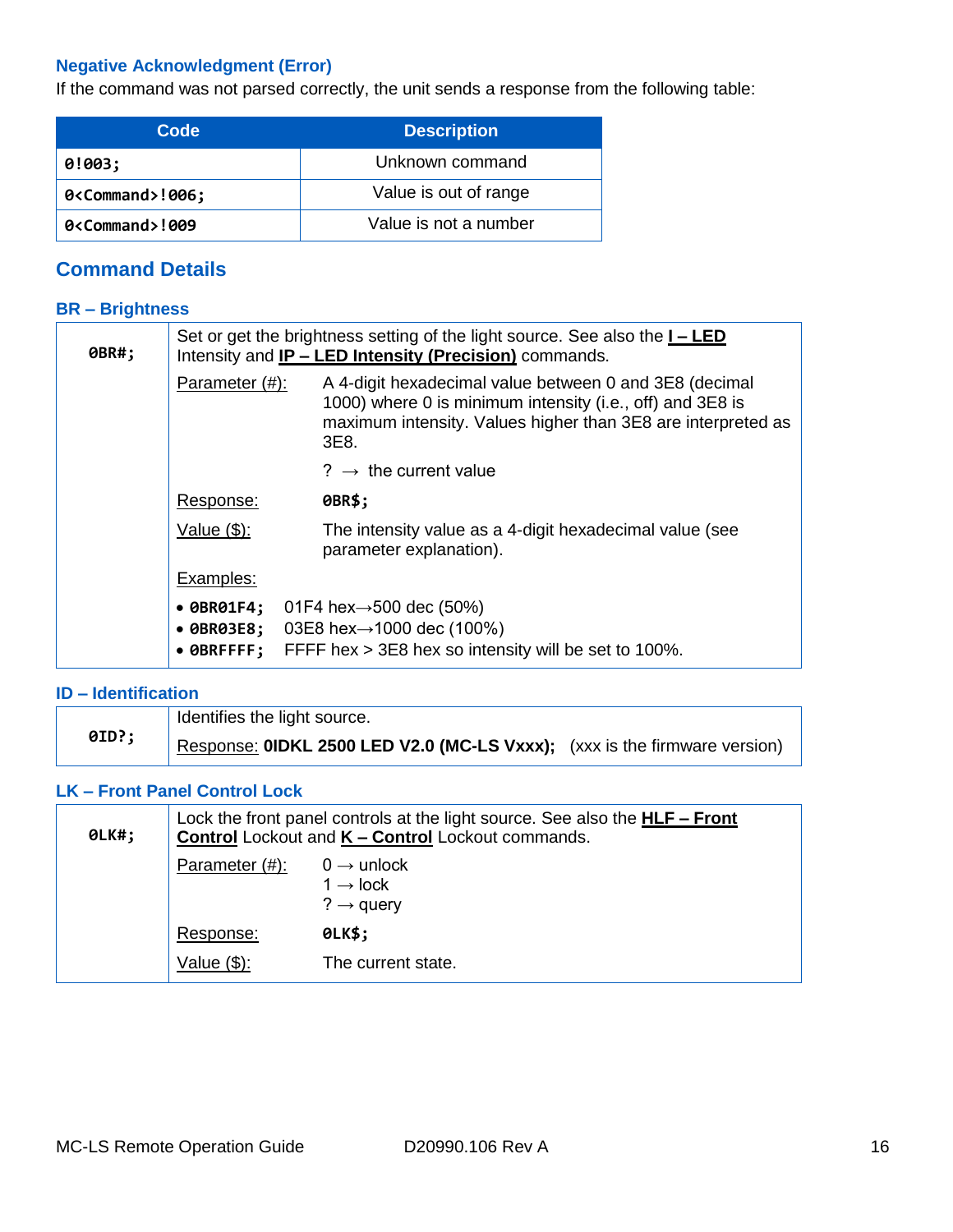#### <span id="page-16-0"></span>**PR – Recall Preset**

| 0PR#; | Recalls the user preset values. The index value used in the KL protocol is<br>ignored by the MC-LS. Only a single preset slot is used. See also the $T -$<br><b>Restore</b> Settings command. |                                                                                                         |
|-------|-----------------------------------------------------------------------------------------------------------------------------------------------------------------------------------------------|---------------------------------------------------------------------------------------------------------|
|       | Parameter $(\#)$ :                                                                                                                                                                            | The index value used in the KL protocol is ignored by the MC-<br>LS. Only a single preset slot is used. |
|       | Response:                                                                                                                                                                                     | 0PR0001:                                                                                                |

#### <span id="page-16-1"></span>**PS – Store Preset**

| 0PS#; | Store the current settings as a preset in the light source. The next time power is<br>applied, it will start-up in the preset state. See also the $S -$ Save Settings<br>command. |                                                                                                                        |
|-------|-----------------------------------------------------------------------------------------------------------------------------------------------------------------------------------|------------------------------------------------------------------------------------------------------------------------|
|       | Parameter $(\#)$ :                                                                                                                                                                | The index value is ignored by the MC-LS. Only the first preset<br>slot is used regardless of the index value received. |
|       | Response:                                                                                                                                                                         | 0PS0001;                                                                                                               |

#### <span id="page-16-2"></span>**PV – Protocol Version**

| 0PV?; | Get the protocol version. The first byte represents the version, the second byte<br>$\frac{1}{2}$ the revision. |  |
|-------|-----------------------------------------------------------------------------------------------------------------|--|
|       | Response: 0PV0200; (KL protocol version 2.0)                                                                    |  |

#### <span id="page-16-3"></span>**SF – Switch Mode**

| 0SF#; | Determines the behavior of the digital input so that either a momentary or a<br>toggle switch can be connected.                                                                                  |  |
|-------|--------------------------------------------------------------------------------------------------------------------------------------------------------------------------------------------------|--|
|       | This setting is saved in the internal memory of the light source after it is<br>changed.                                                                                                         |  |
|       | Parameter (#):<br>0000 $\rightarrow$ momentary switch (push button, footswitch)                                                                                                                  |  |
|       | 0001 $\rightarrow$ toggle switch (ON/OFF, rocker) (default mode)                                                                                                                                 |  |
|       | ?<br>$\rightarrow$ query the current state                                                                                                                                                       |  |
|       | OSF\$:<br>Response:                                                                                                                                                                              |  |
|       | Response value (\$): The current state of the setting                                                                                                                                            |  |
|       | See also the <b>J</b> - Digital Input Polarity and <b>JM</b> - Digital Input Mode commands.<br>Note that the "J" and "JM" commands do not automatically save the setting after<br>it is changed. |  |

#### <span id="page-16-4"></span>**SH – Shutter Enable**

| 0SH#; | This command emulates a shutter as used with halogen light sources. See also<br>the L - LED Output Enable command.          |  |
|-------|-----------------------------------------------------------------------------------------------------------------------------|--|
|       | Commands:                                                                                                                   |  |
|       | <b>0SH0001;</b> $\rightarrow$ shutter activated (light off)<br><b>0SH0000;</b> $\rightarrow$ shutter deactivated (light on) |  |
|       | $\rightarrow$ query the current state<br>0SH?;                                                                              |  |